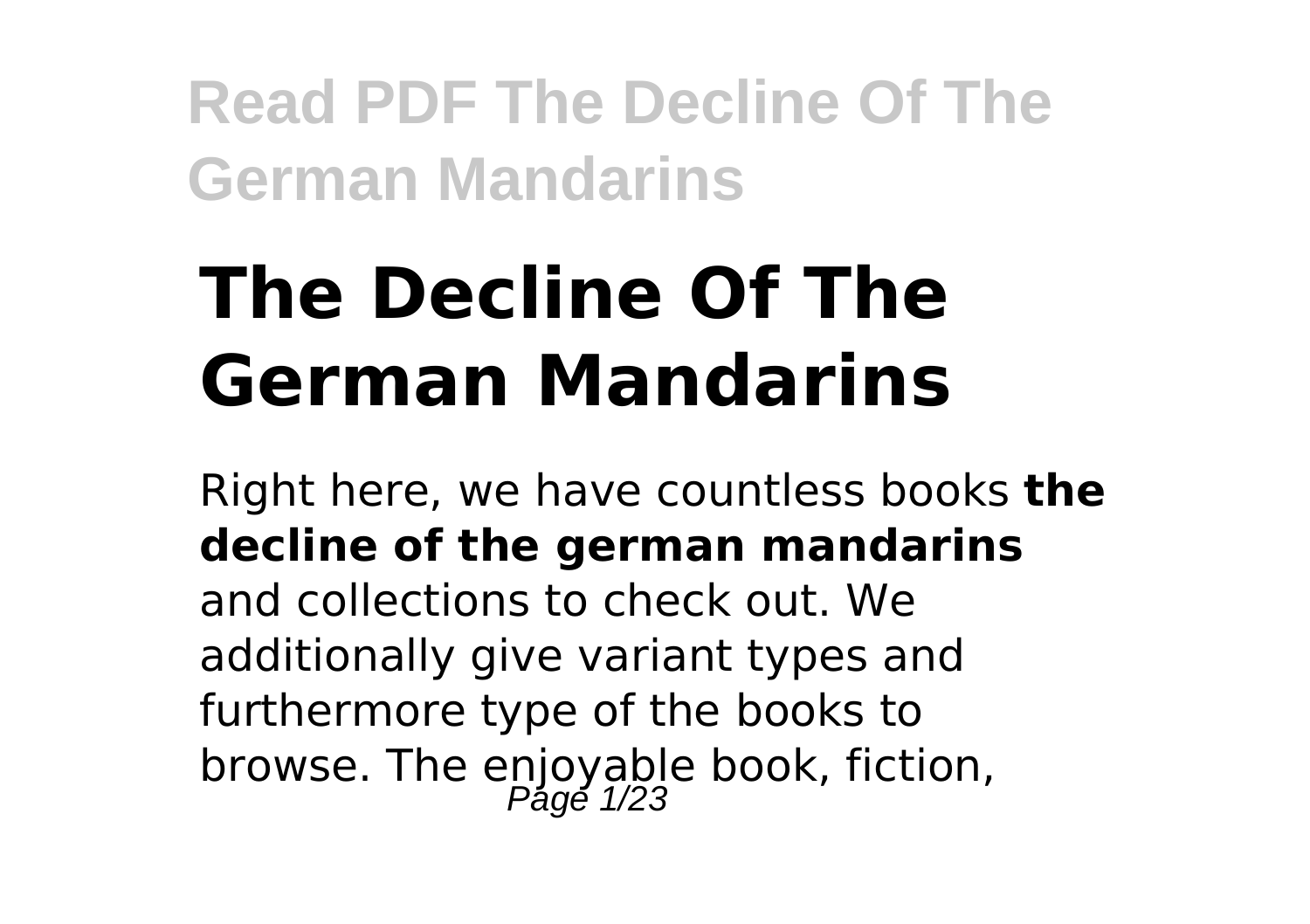history, novel, scientific research, as competently as various other sorts of books are readily to hand here.

As this the decline of the german mandarins, it ends in the works visceral one of the favored ebook the decline of the german mandarins collections that we have. This is why you remain in the

Page 2/23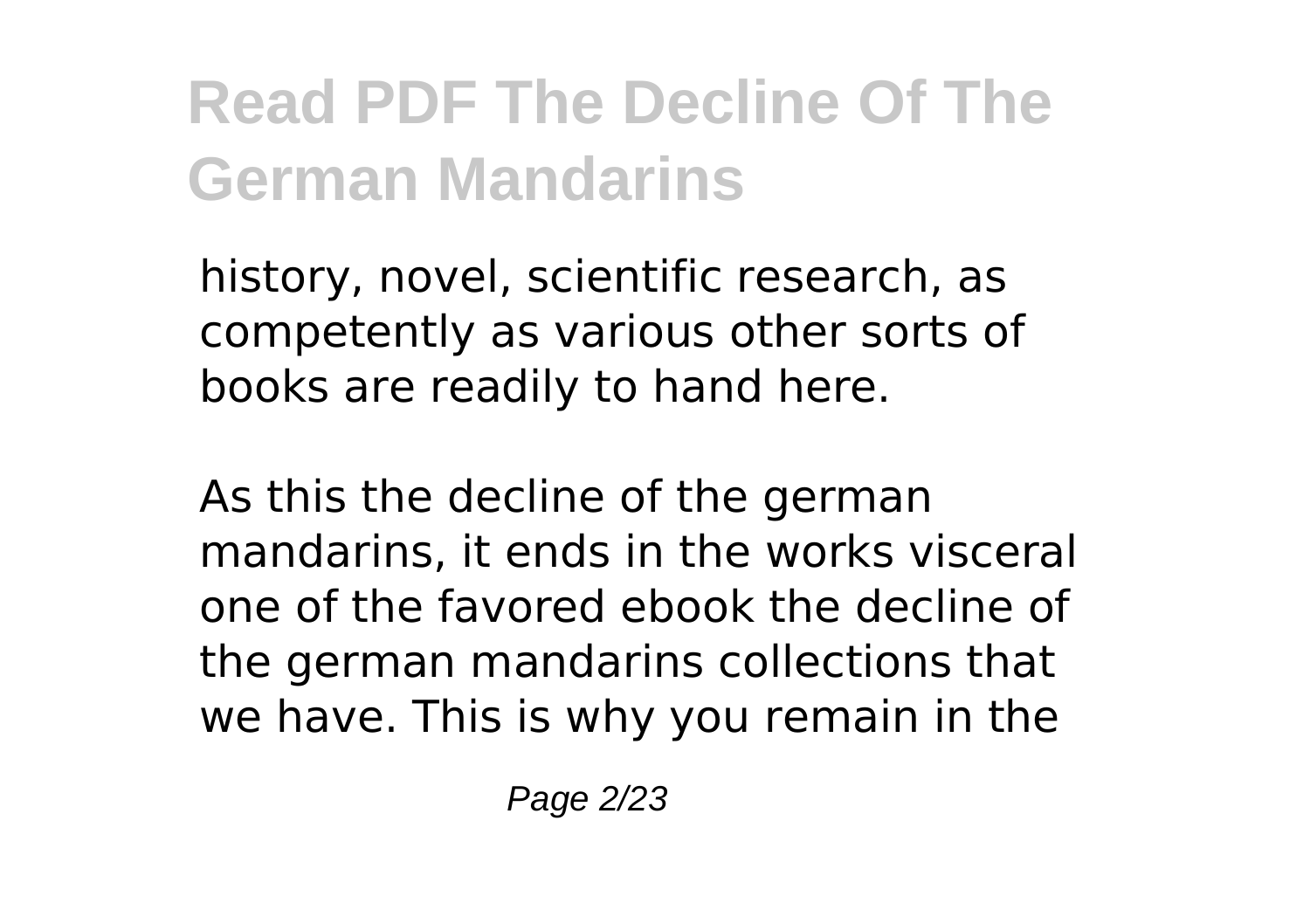best website to look the incredible book to have.

The free Kindle books here can be borrowed for 14 days and then will be automatically returned to the owner at that time.

### **The Decline Of The German**

Page 3/23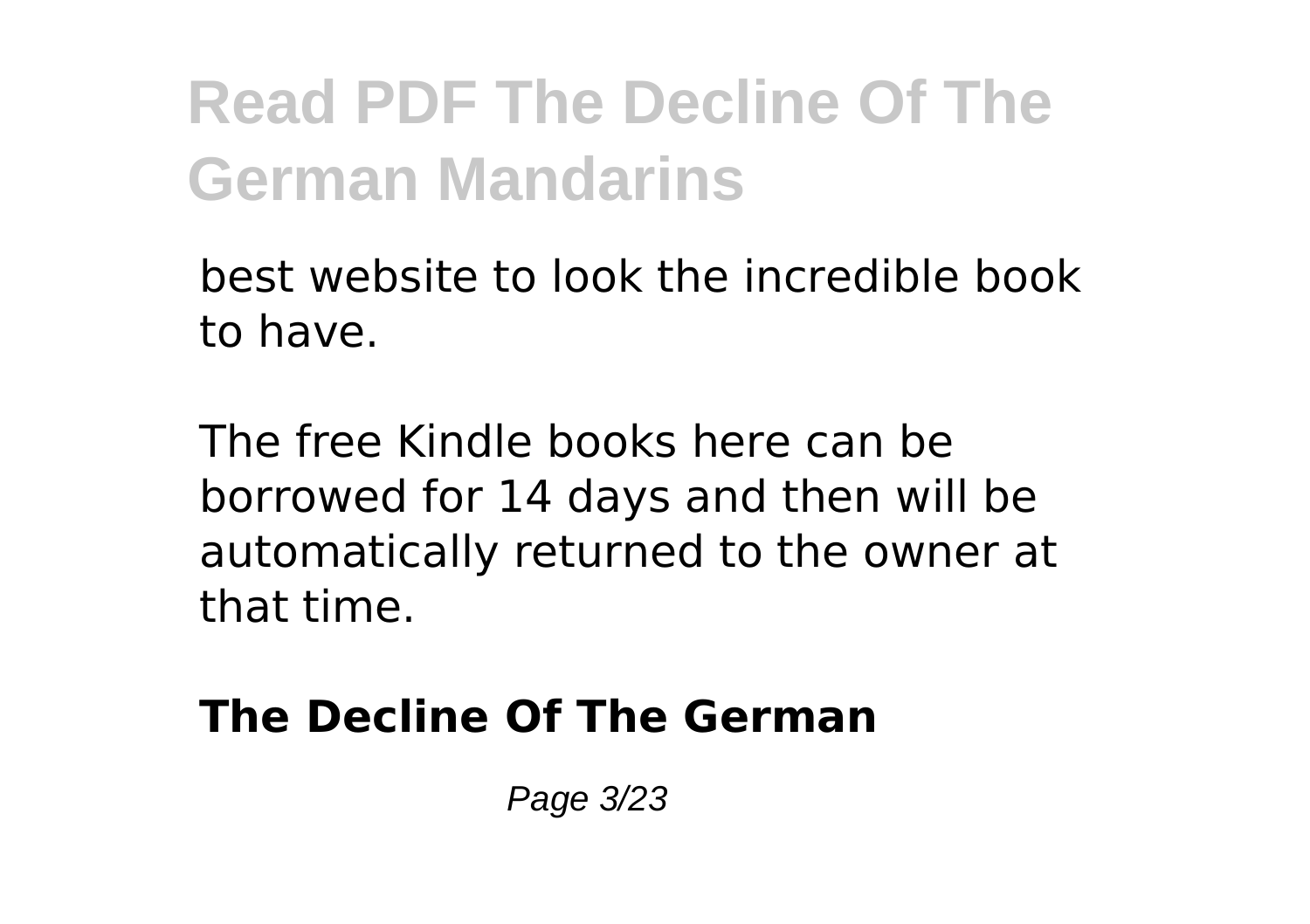The decline in the percentage of German Namibians is mainly due to their low birth rates and the fact that other Namibian ethnic groups have higher birth rates and bigger families. Unlike other southern African white groups, emigration to Europe, Australia or North America is not common. German Namibians tend to emigrate instead to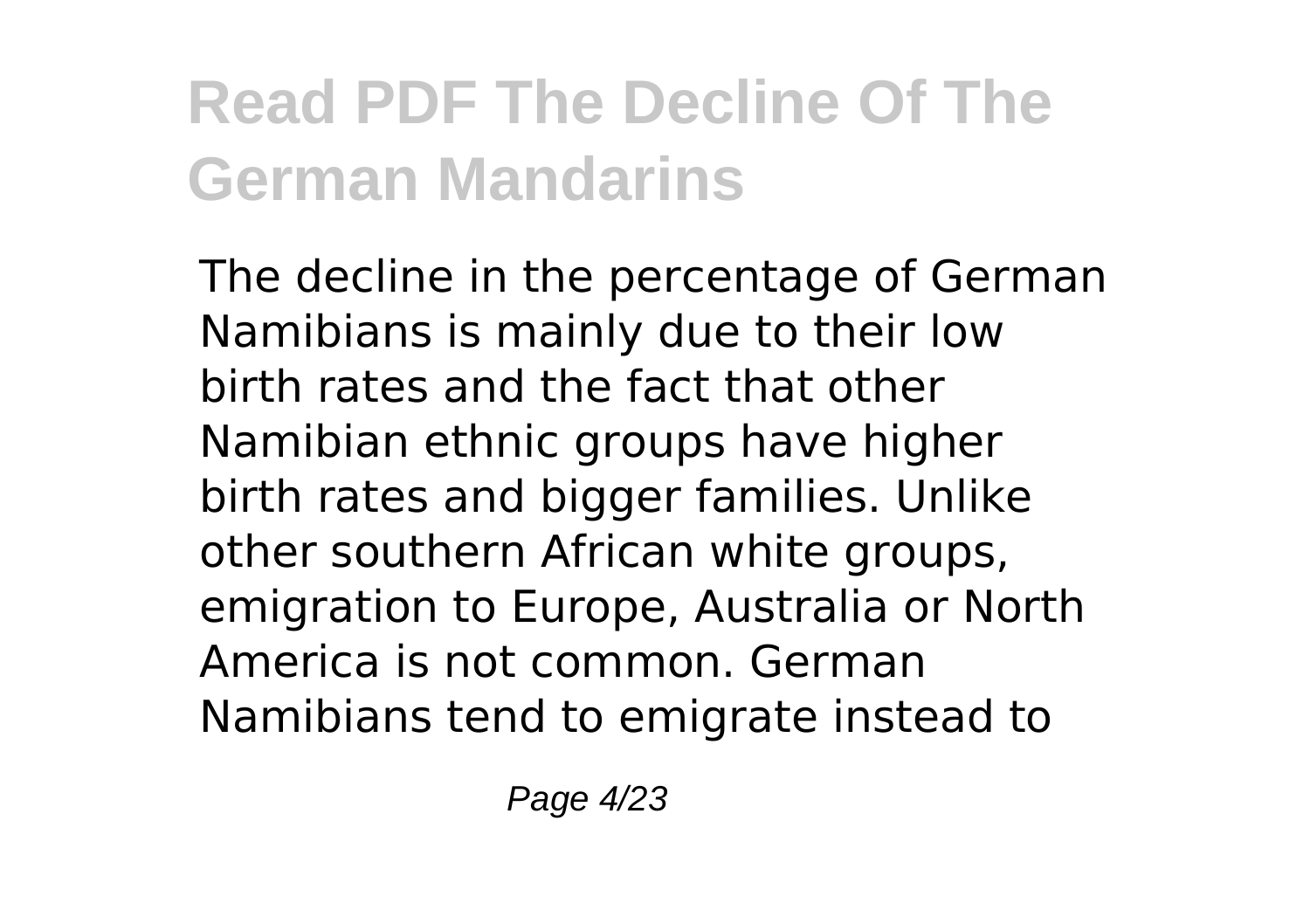South Africa.

# **German Namibians - Wikipedia**

Feb. 1 (UPI) --German beer sales have continued to decline amid COVID-19 pandemic-related closures, new statistical data released Tuesday showed. The country sold roughly 2.2 billion gallons of ...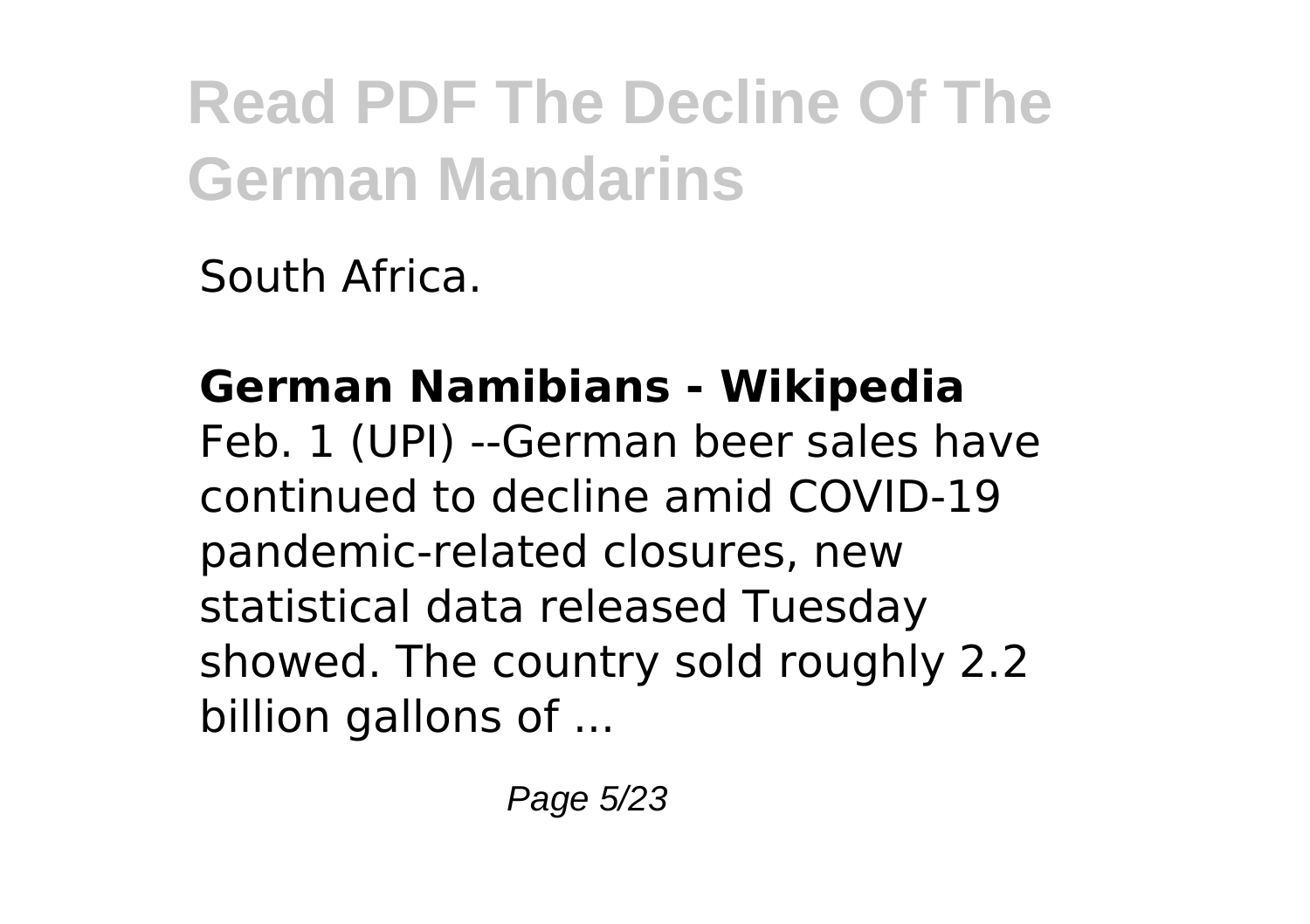### **German beer sales decline amid ongoing pandemic - UPI.com** German business confidence perks up after 6-month decline. A closely watched survey shows that business confidence in Germany, Europe's biggest economy, has picked up unexpectedly after a six ...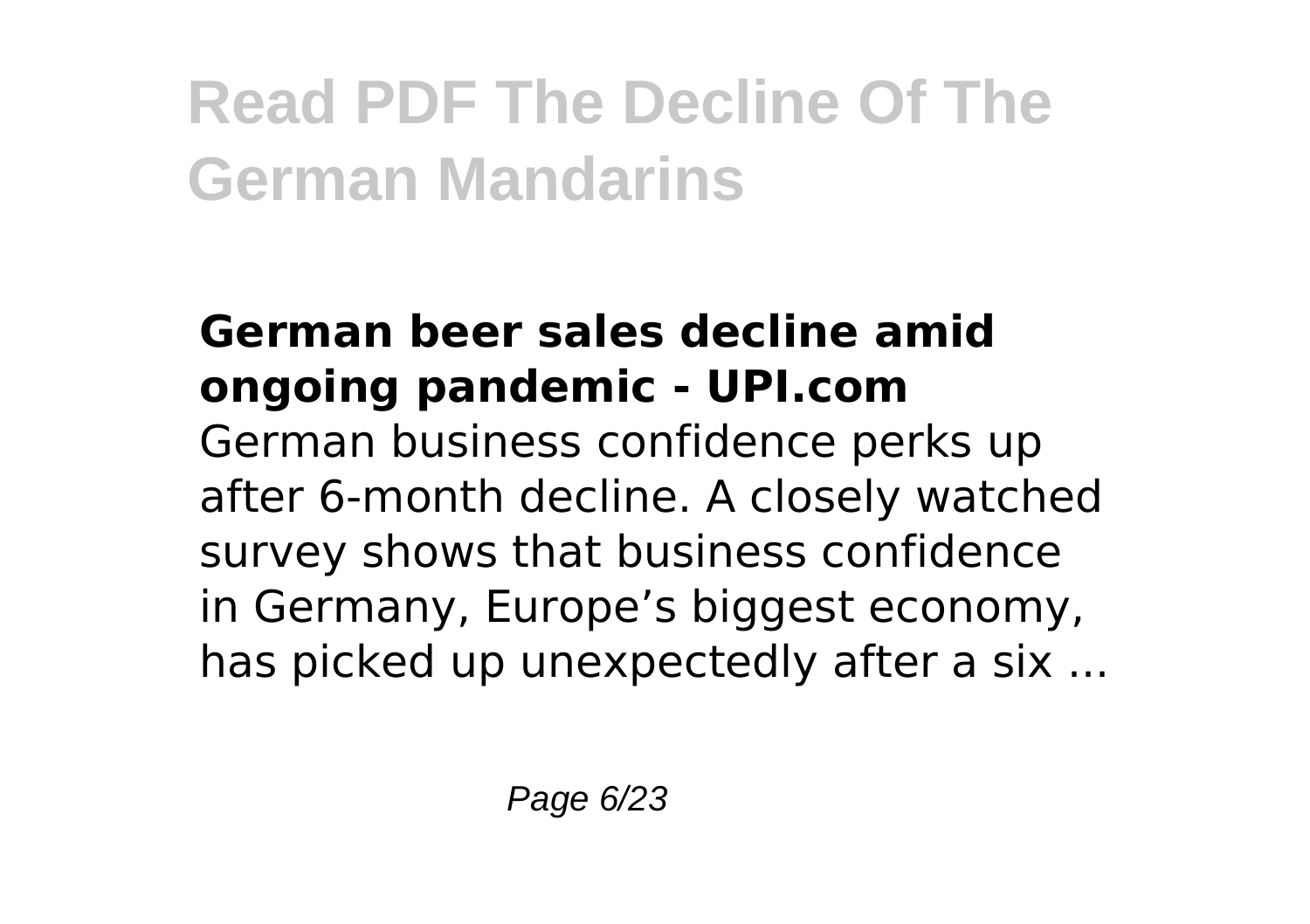### **German business confidence perks up after 6-month decline ...** German Business Confidence Perks up After 6-Month Decline More FILE - A truck drives in front of huge container ships at the port in Hamburg, Germany, Wednesday, Jan. 19, 2022.

### **German Business Confidence Perks**

Page 7/23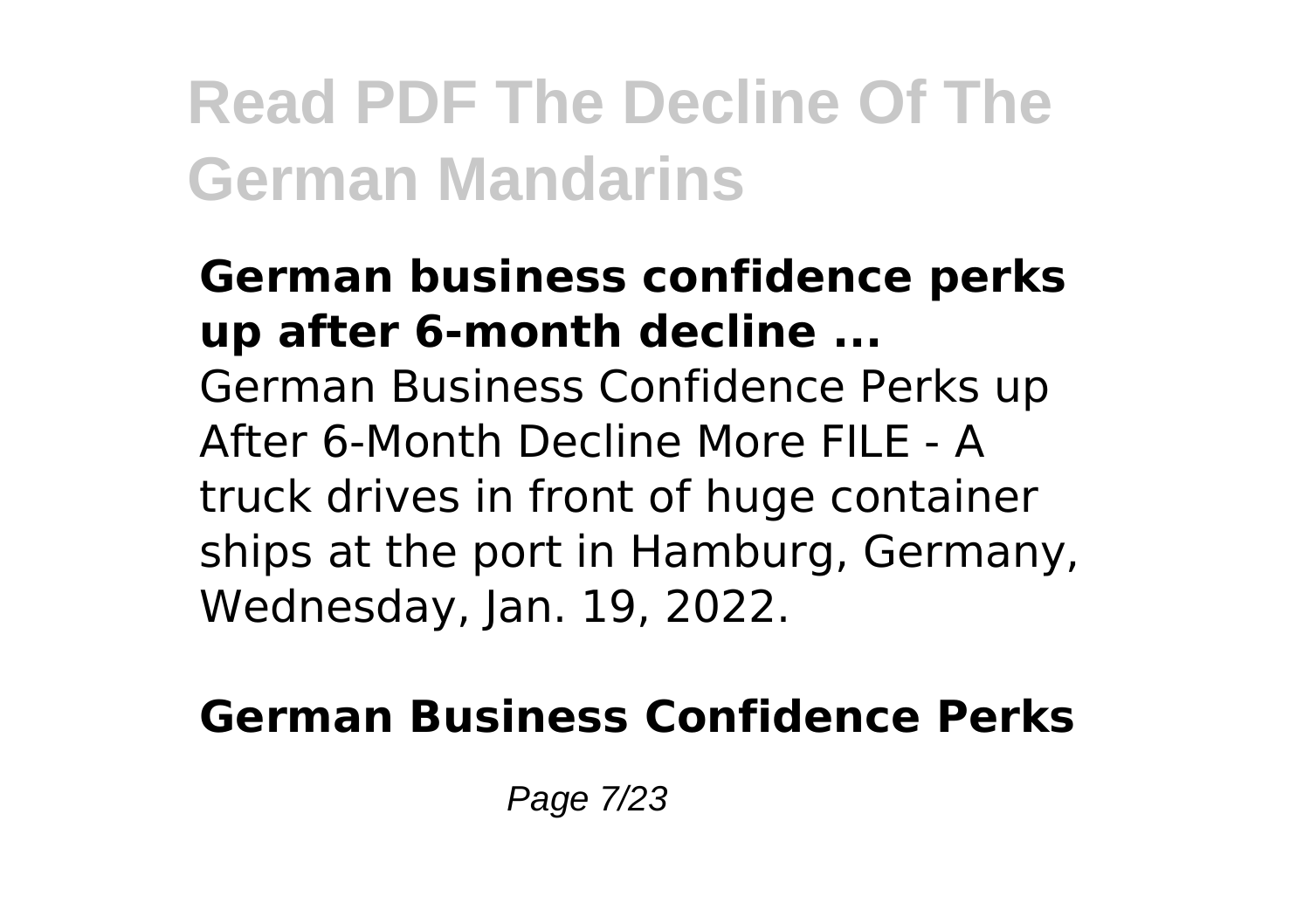**up After 6-Month Decline ...** German Business Confidence Perks Up After 6-Month Decline. Martin Meissner, ASSOCIATED PRESS. FILE - A truck drives in front of huge container ships at the port in Hamburg, Germany, Wednesday, Jan. 19, 2022. The harbor in Hamburg is Germany's largest seaport and the gateway for the country's export and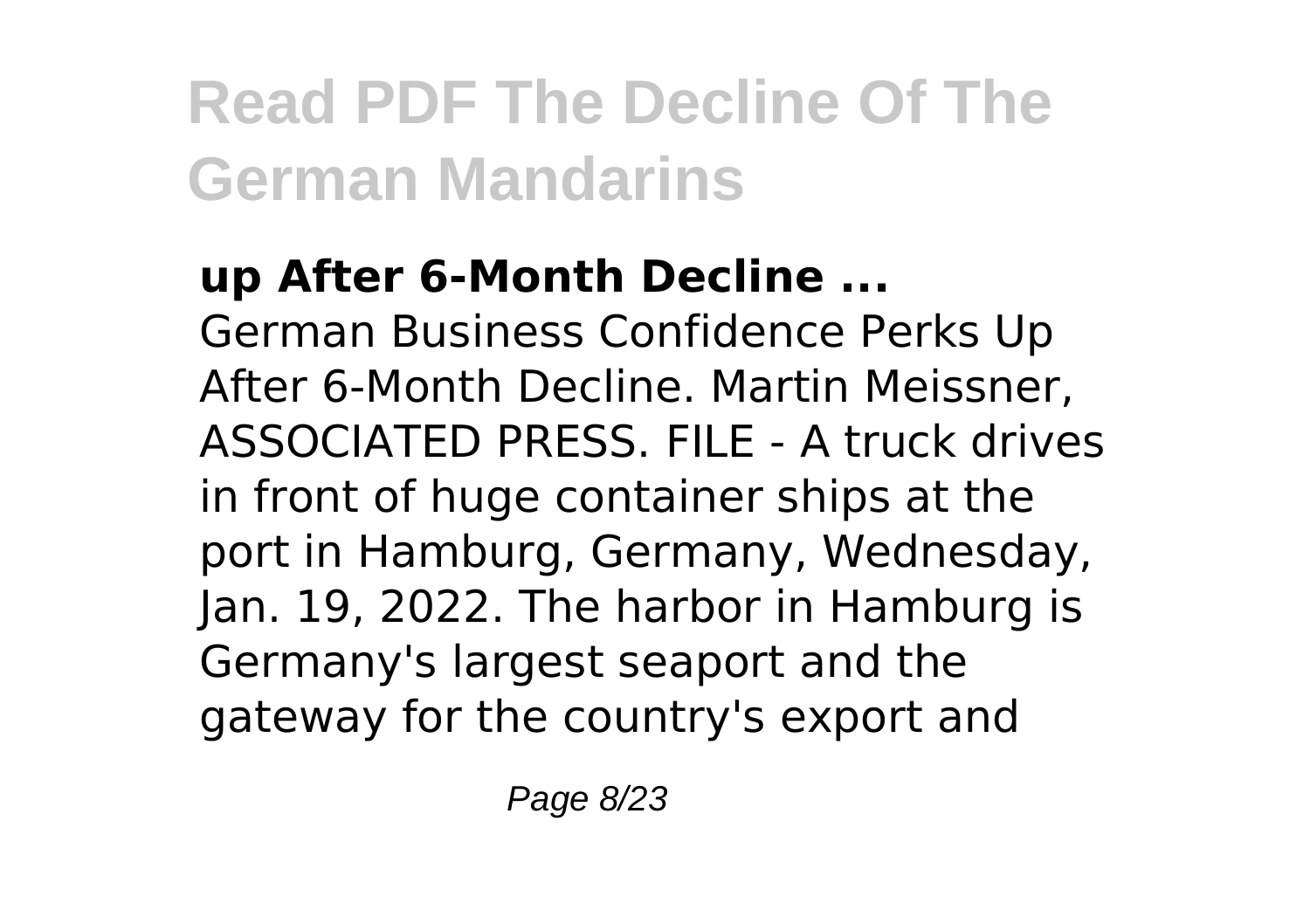import economy.

**German business confidence perks up after 6-month decline ...** decline definition: 1. to gradually become less, worse, or lower: 2. to refuse: 3. If a noun, pronoun, or adjective…. Learn more.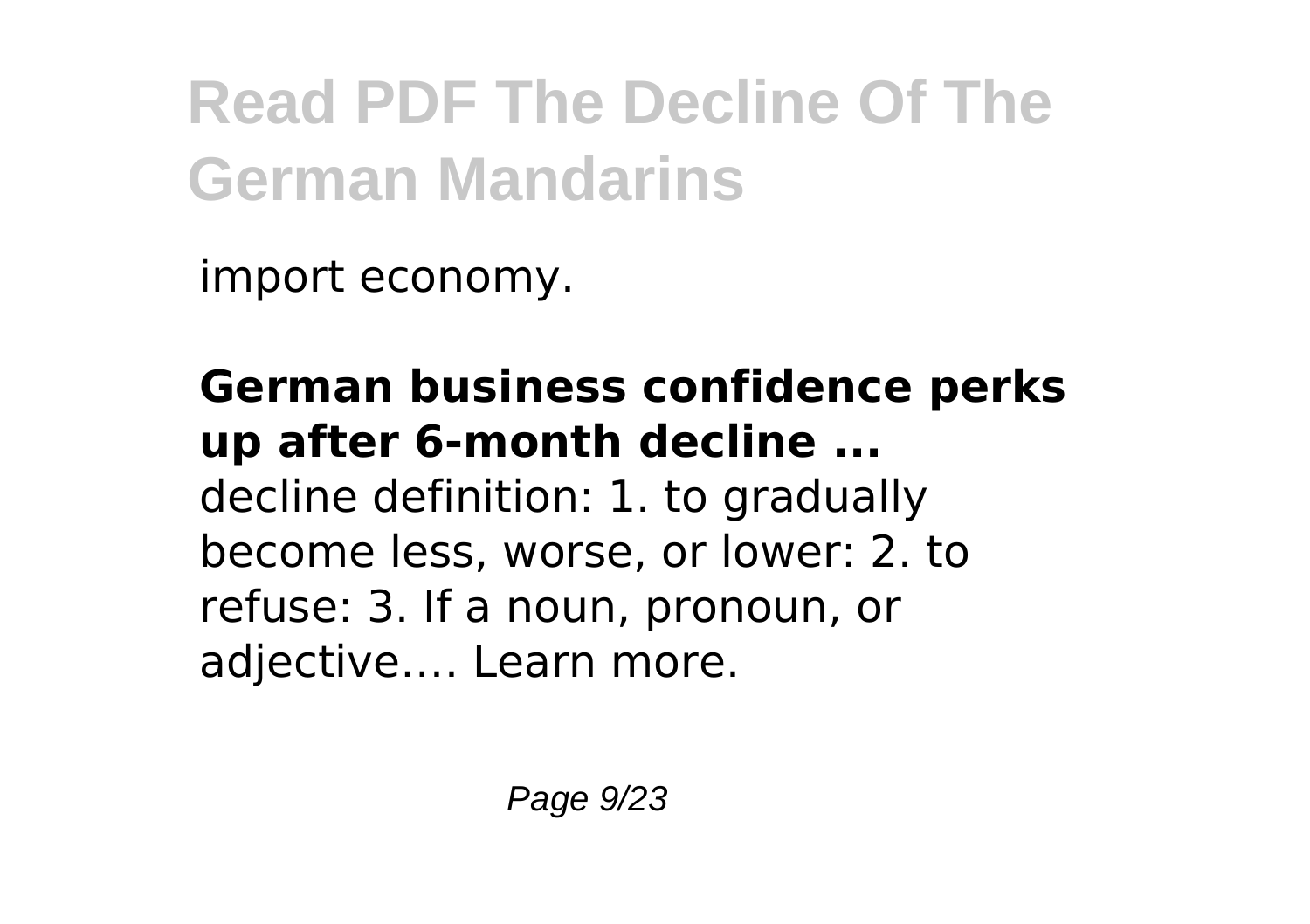### **DECLINE | meaning in the Cambridge English Dictionary**

FILE - A truck drives in front of huge container ships at the port in Hamburg, Germany, Wednesday, Jan. 19, 2022. The harbor in Hamburg is Germany's largest seaport and the gateway for the country ...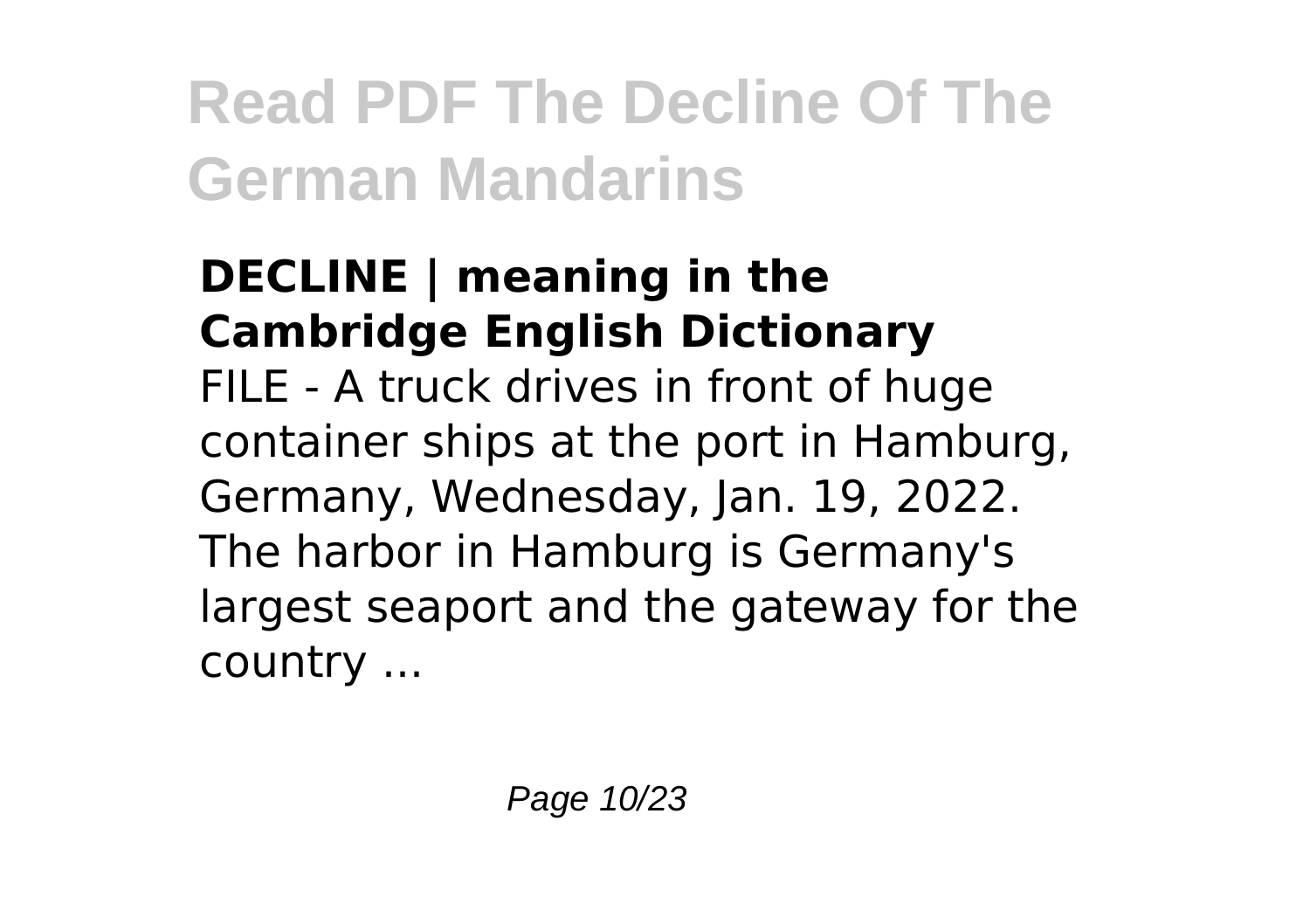### **German business confidence perks up after 6-month decline**

German business confidence perks up after 6-month decline A closely watched survey shows that business confidence in Germany, Europe's biggest economy, has picked up unexpectedly after a sixmonth slide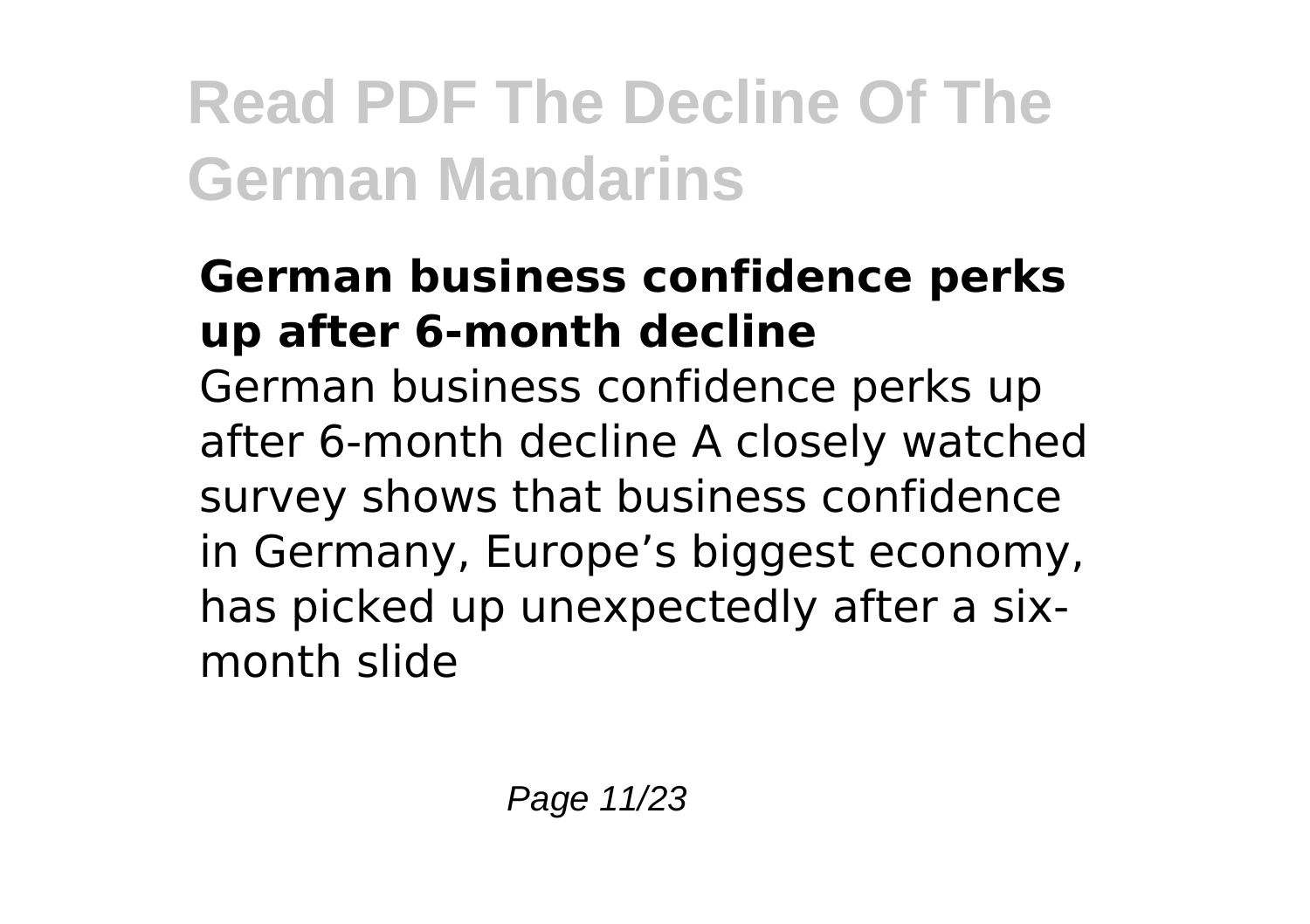### **German business confidence perks up after 6-month decline ...**

The German school of fencing (Deutsche Schule; Kunst des Fechtens) is a system of combat taught in the Holy Roman Empire during the Late Medieval, Renaissance, and Early Modern periods, as described in the contemporary Fechtbücher ("fencing books") written at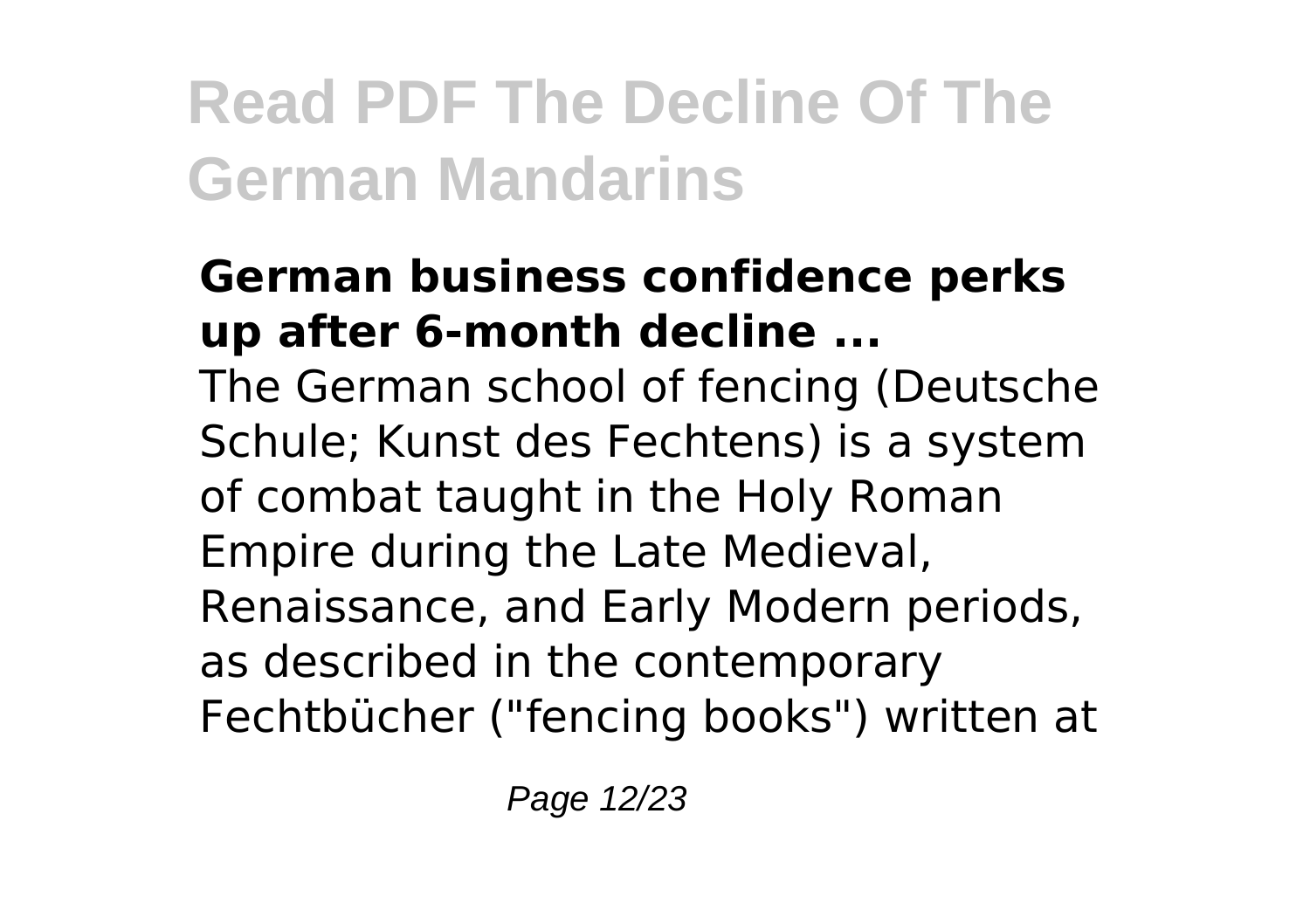the time. The geographical center of this tradition was in what is now Southern Germany (Augsburg, Frankfurt, and Nuremberg).

### **German school of fencing - Wikipedia**

German Business Sentiment Rises After Half a Year of Decline -- Update

Page 13/23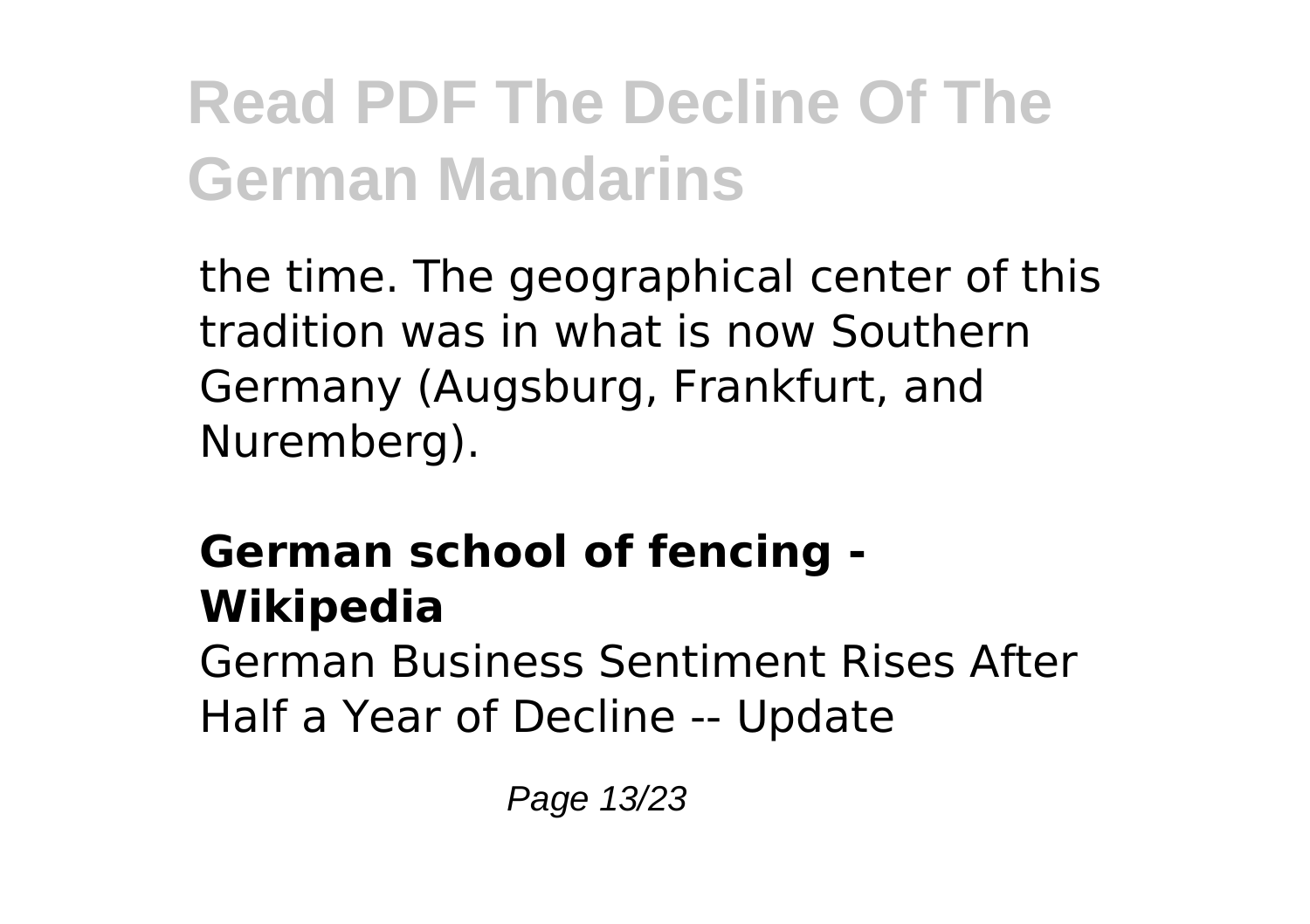Published: Jan. 25, 2022 at 4:32 a.m. ET

### **German Business Sentiment Rises After Half a Year of ...**

We would like to show you a description here but the site won't allow us.

#### **lancasteronline.com**

German business confidence perks up

Page 14/23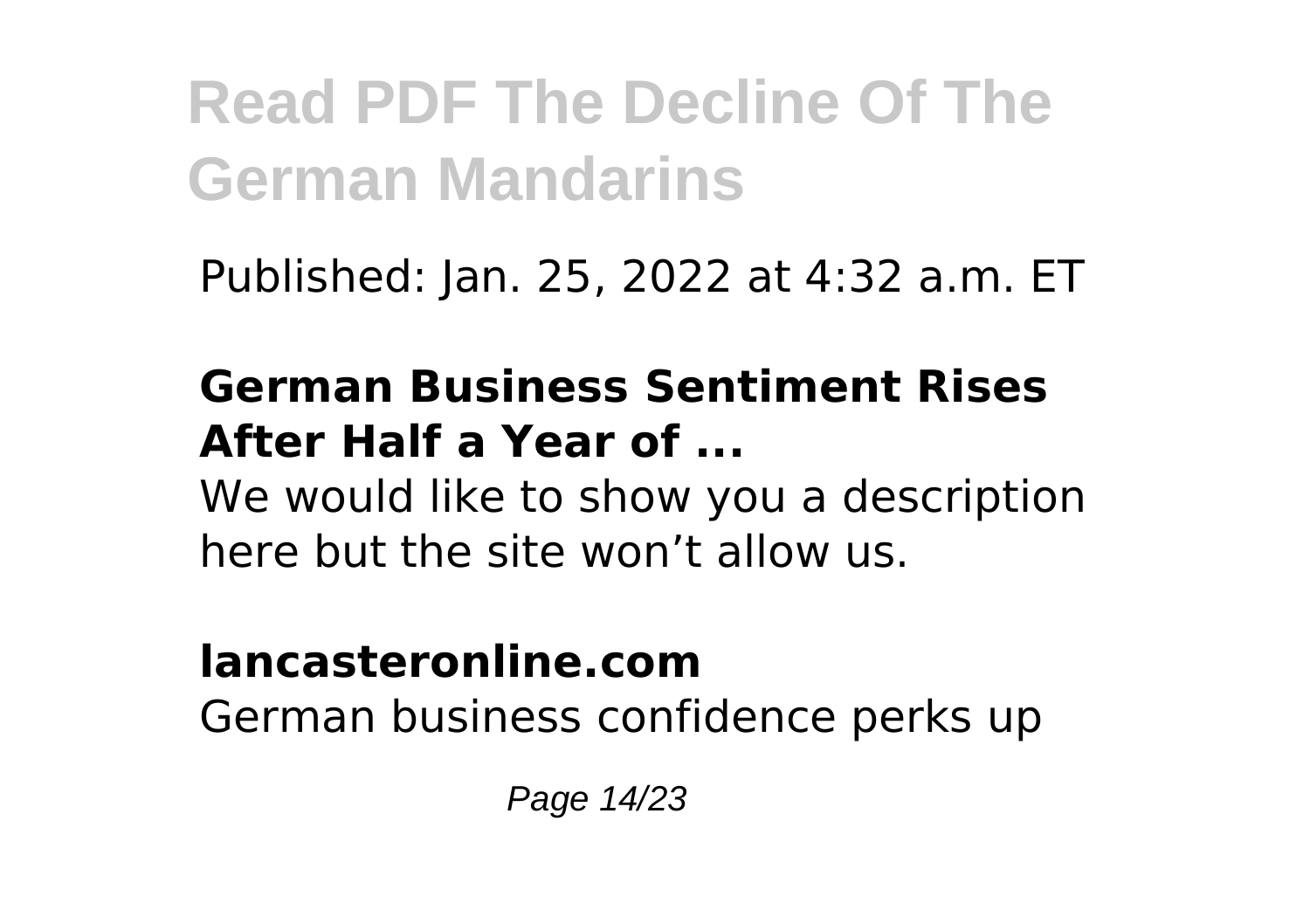after 6-month decline Business News. Posted: Jan 25, 2022 / 04:32 AM CST / Updated: Jan 25, 2022 / 04:32 AM CST. FILE – A truck drives in front of huge container ships at the port in Hamburg, Germany, Wednesday, Jan. 19, 2022. The harbor in Hamburg is Germany's largest seaport and the gateway for the

...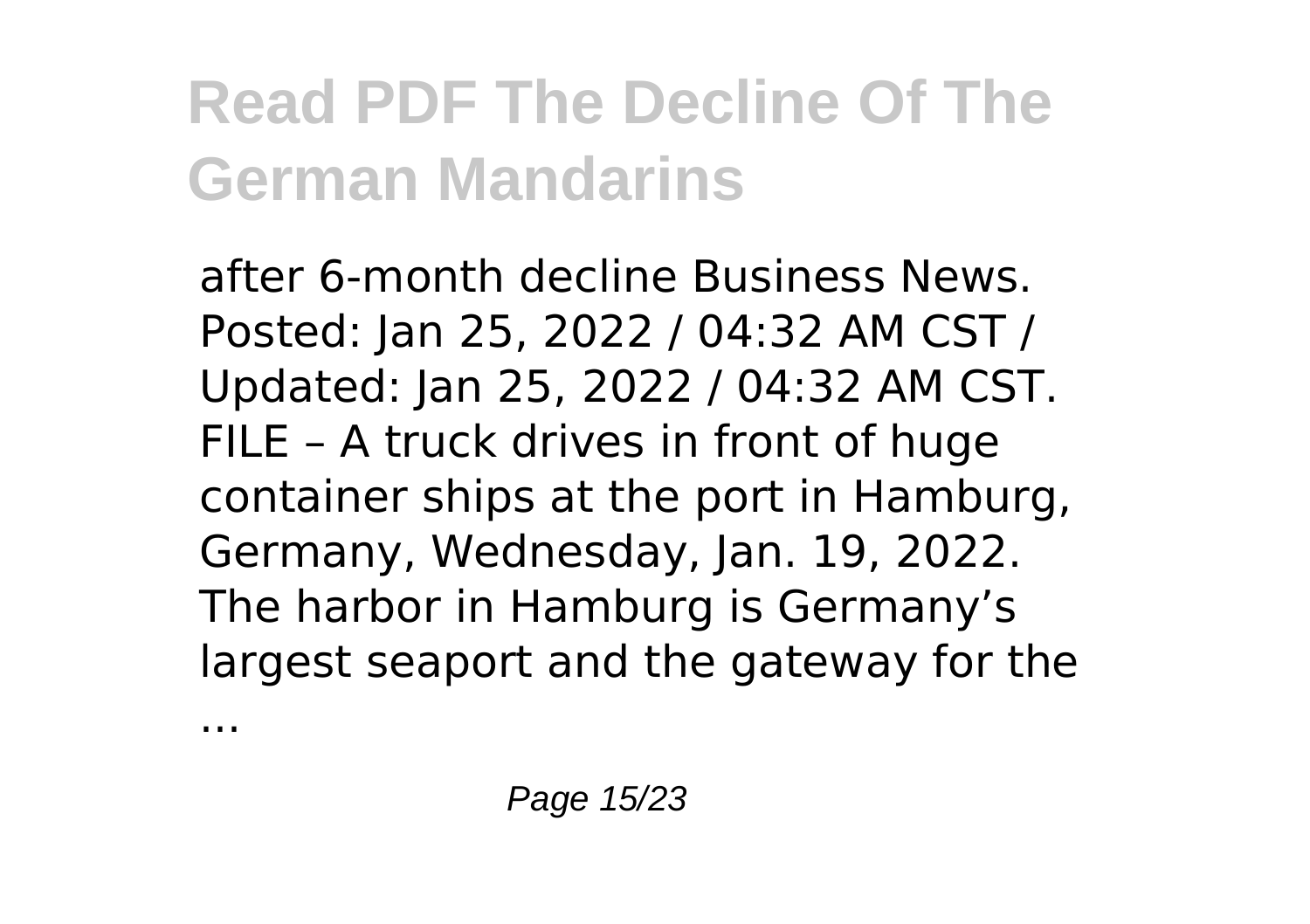### **German business confidence perks up after 6-month decline ...**

The Olmec culture was Mesoamerica's first great civilization.It thrived along Mexico's Gulf coast from approximately 1200 - 400 B.C. and is considered the "mother culture" of societies that came later, such as the Maya and Aztec. Many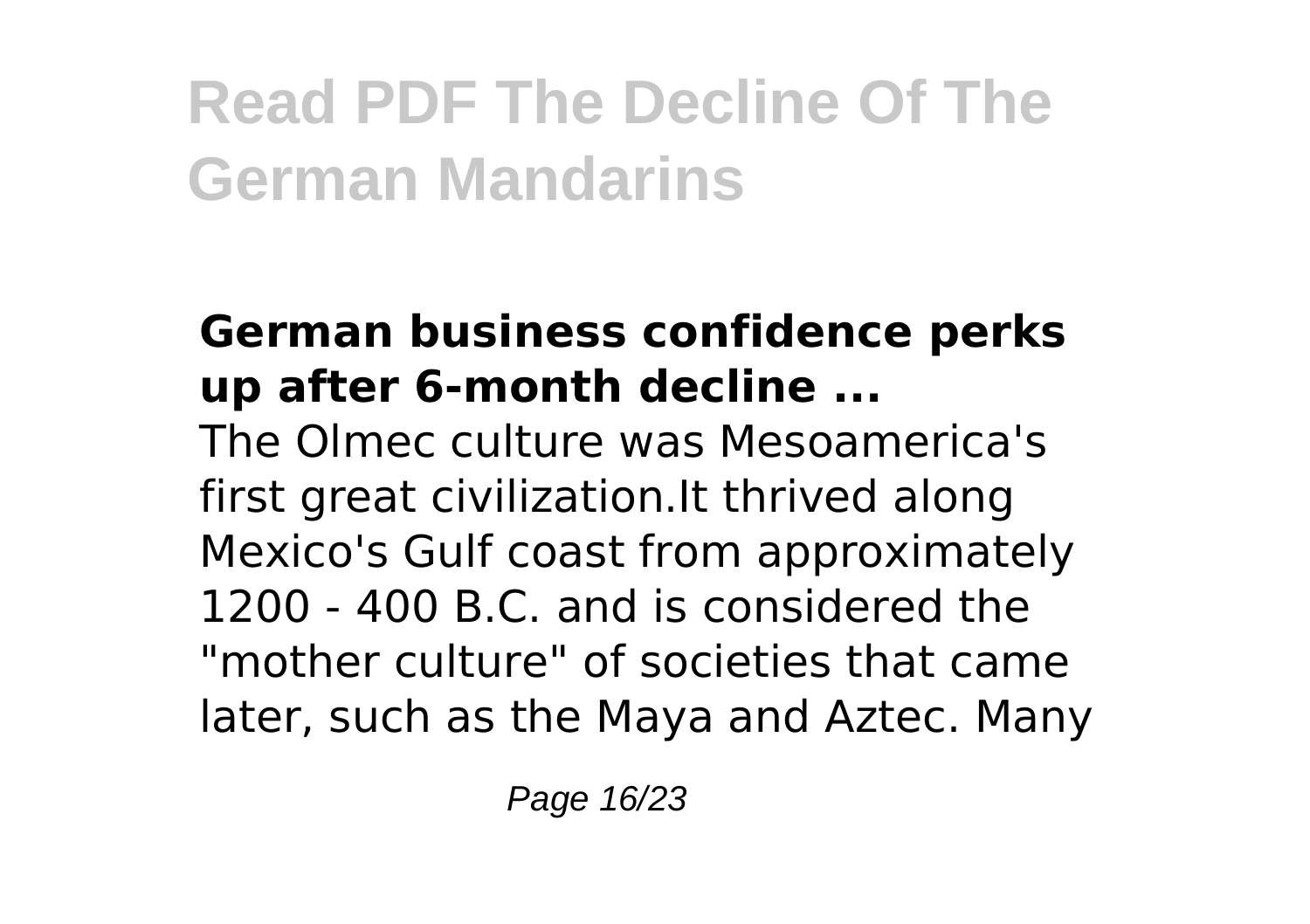of the intellectual accomplishments of the Olmec, such as a writing system and calendar, were eventually adapted and improved by these other cultures.

### **The Decline of the Olmec Civilization - ThoughtCo** To politely decline a formal invitation, start by returning the RSVP card

Page 17/23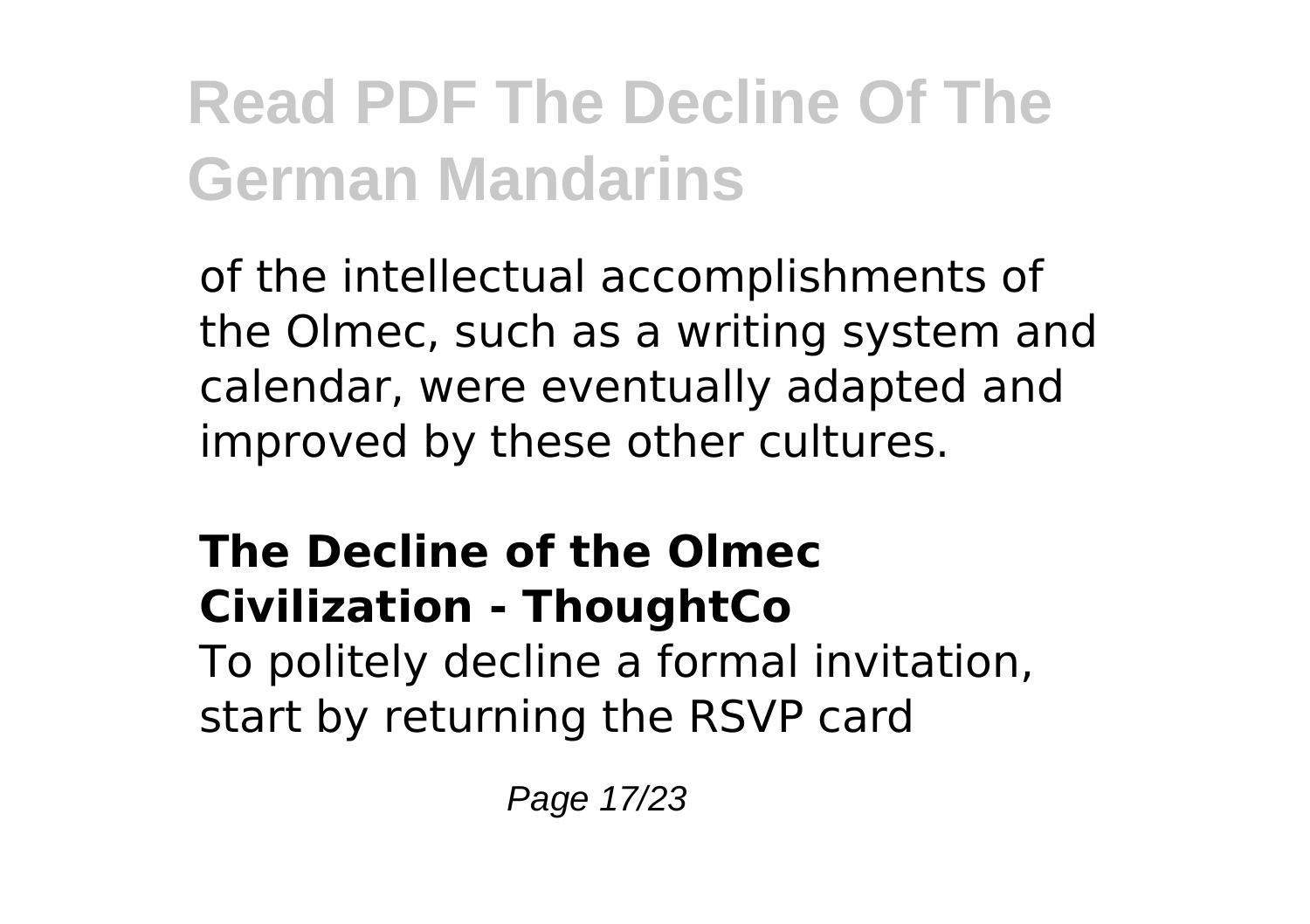immediately if there is one, or calling or emailing the host right away to let them know you can't attend. Then, follow up with a hand-written note to thank them for the invitation.

### **How to Politely Decline an Invitation: 9 Steps (with Pictures)** If you were accepted to a school that

Page 18/23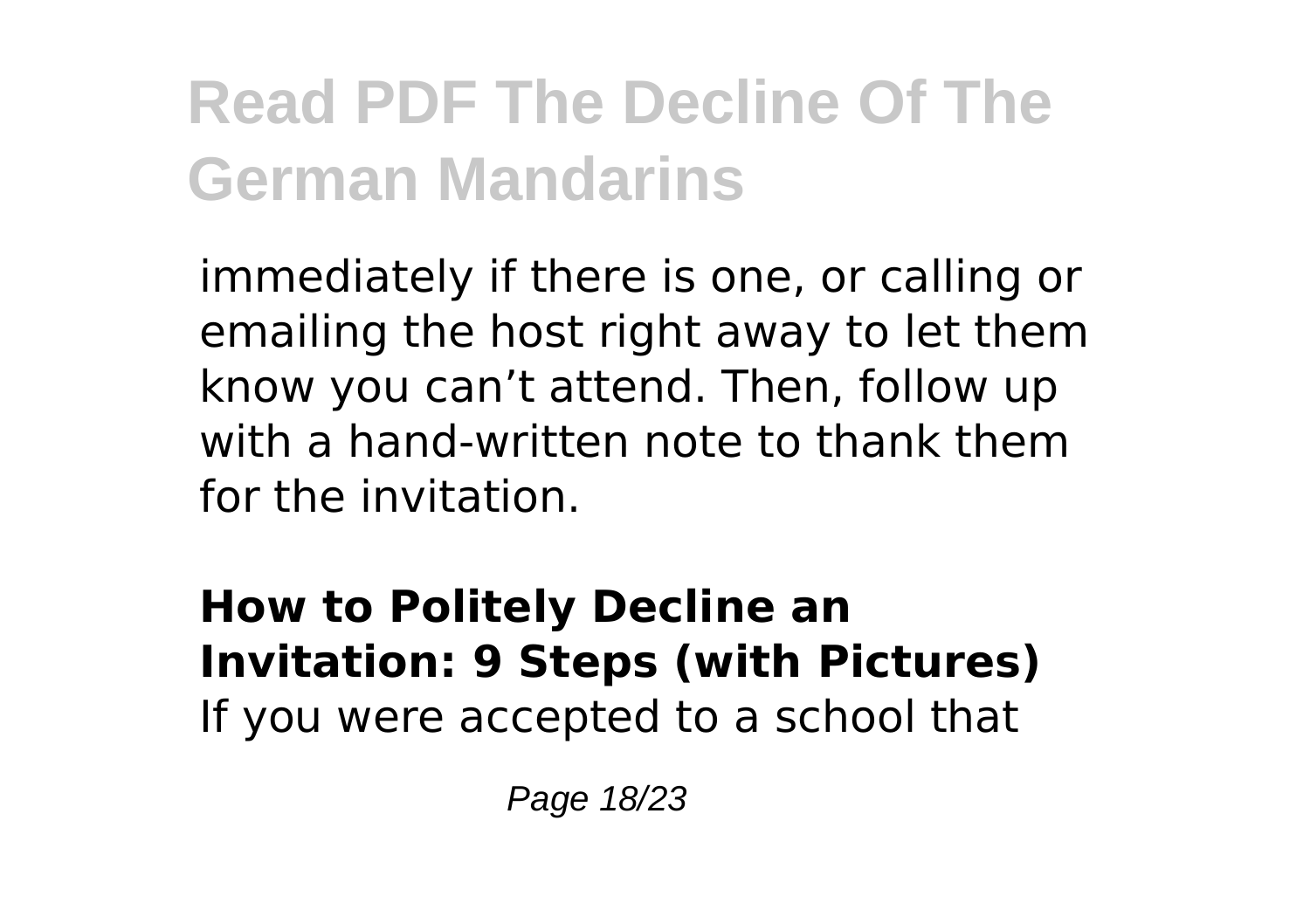you no longer wish to attend, you'll have to consider writing a graduate school rejection letter.Perhaps it was not your first choice, or you found a better fit.There's nothing wrong in declining the offer—it happens all the time. Just make sure to take action and be prompt in your response.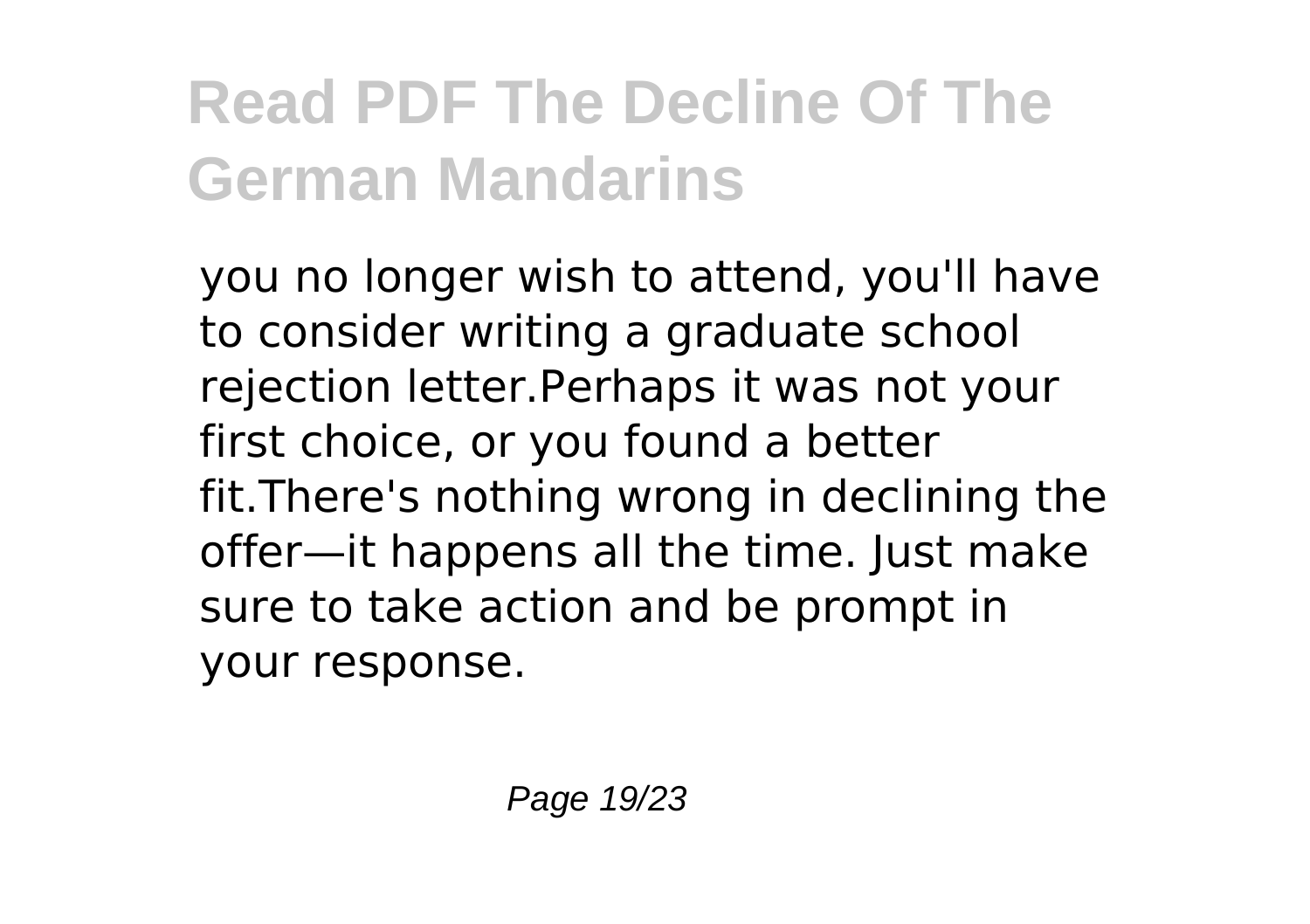### **How to Decline an Offer of Admission to Graduate School**

Low German, with no single modern literary standard, is the spoken language of the lowlands of northern Germany. It developed from Old Saxon and the Middle Low German speech of the citizens of the Hanseatic League. The language supplied the Scandinavian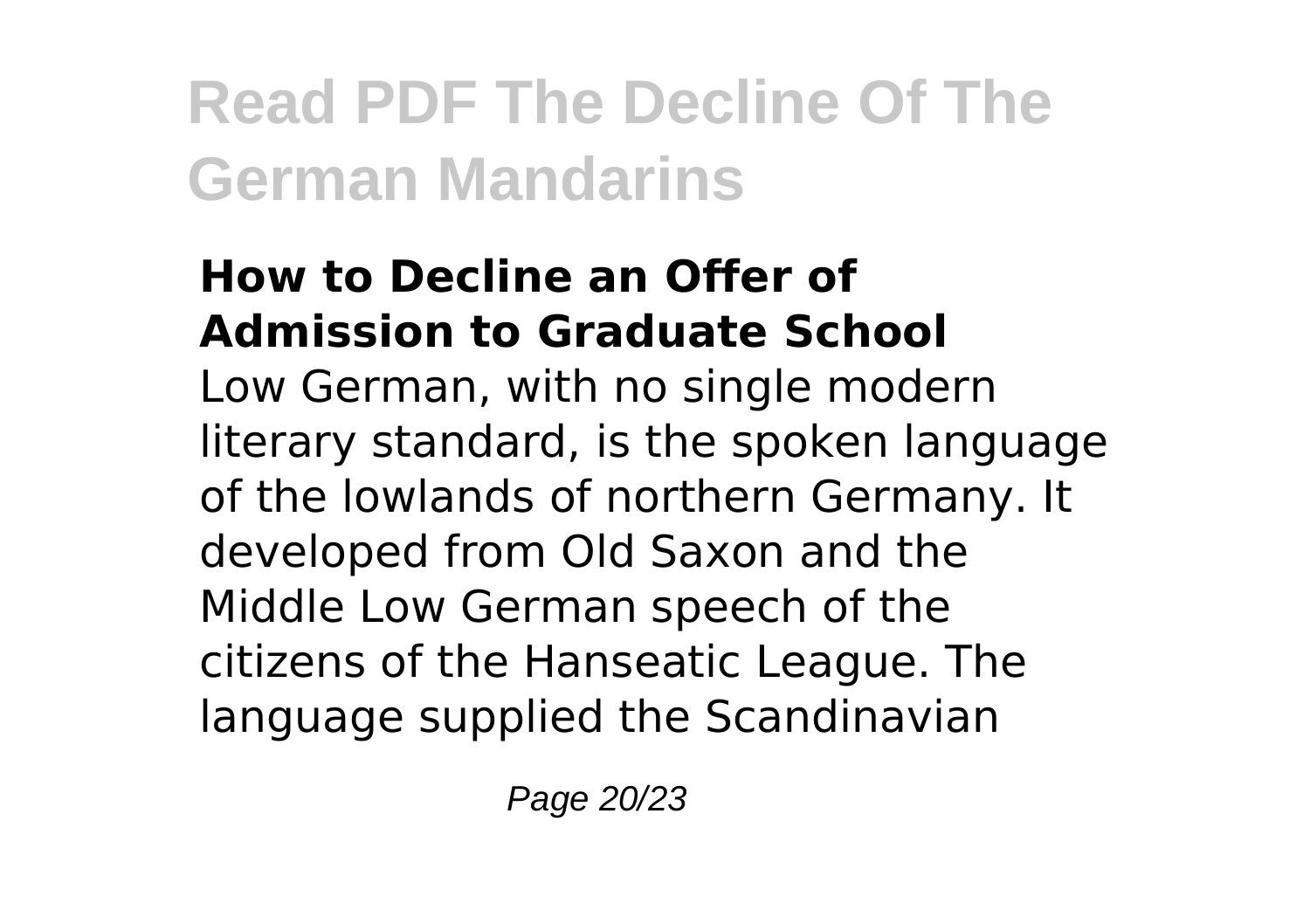languages with many loanwords, but, with the decline of the league, Low German declined as well.

### **German language | Origin, History, Characteristics ...**

Germany - Germany - The economy, 1890–1914: The speed of Germany's advance to industrial maturity after

Page 21/23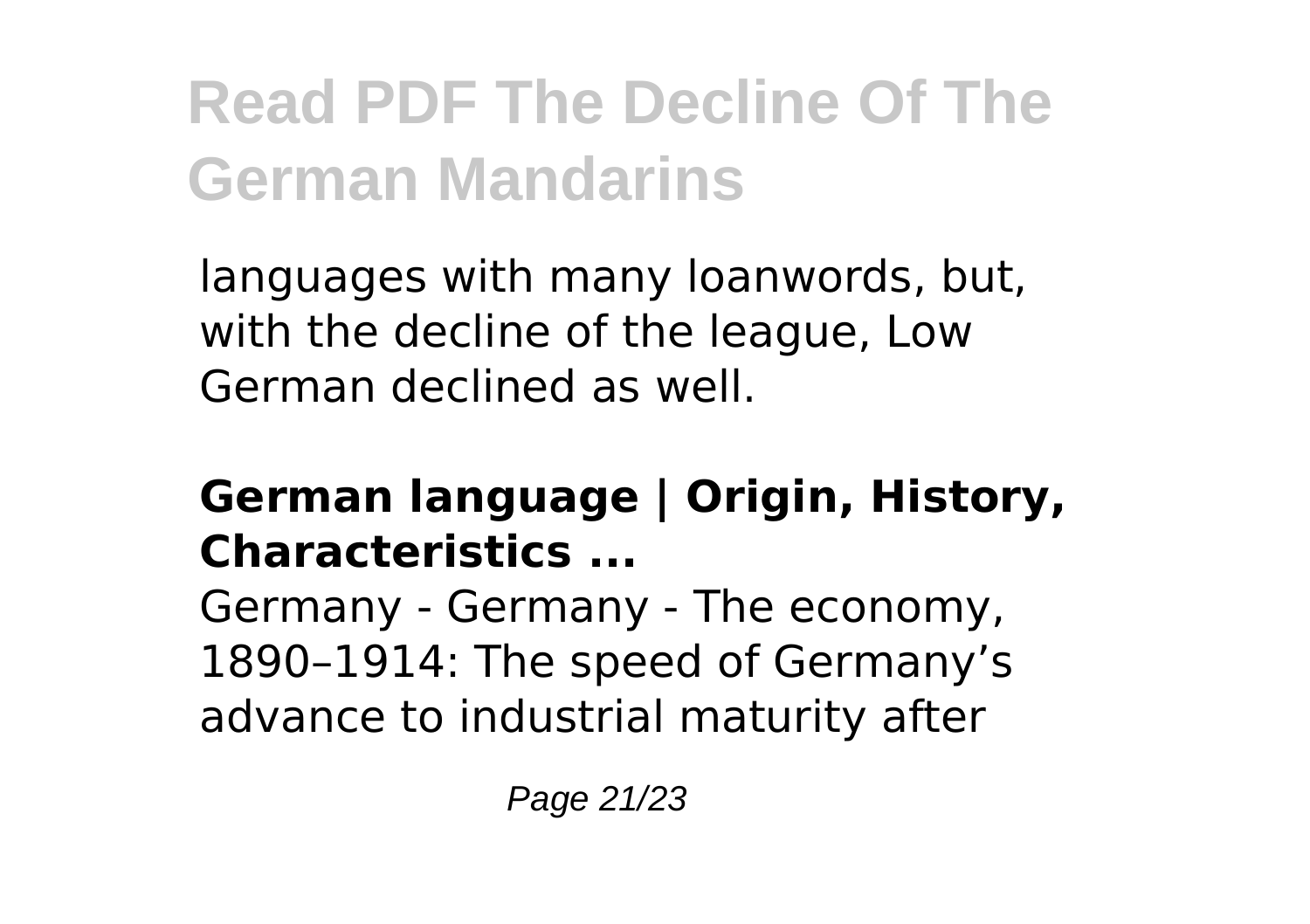1890 was breathtaking. The years from 1895 to 1907 witnessed a doubling of the number of workers engaged in machine building, from slightly more than one-half million to well over a million. An immediate consequence of expanding industrial employment was a sharp drop in emigration; from ...